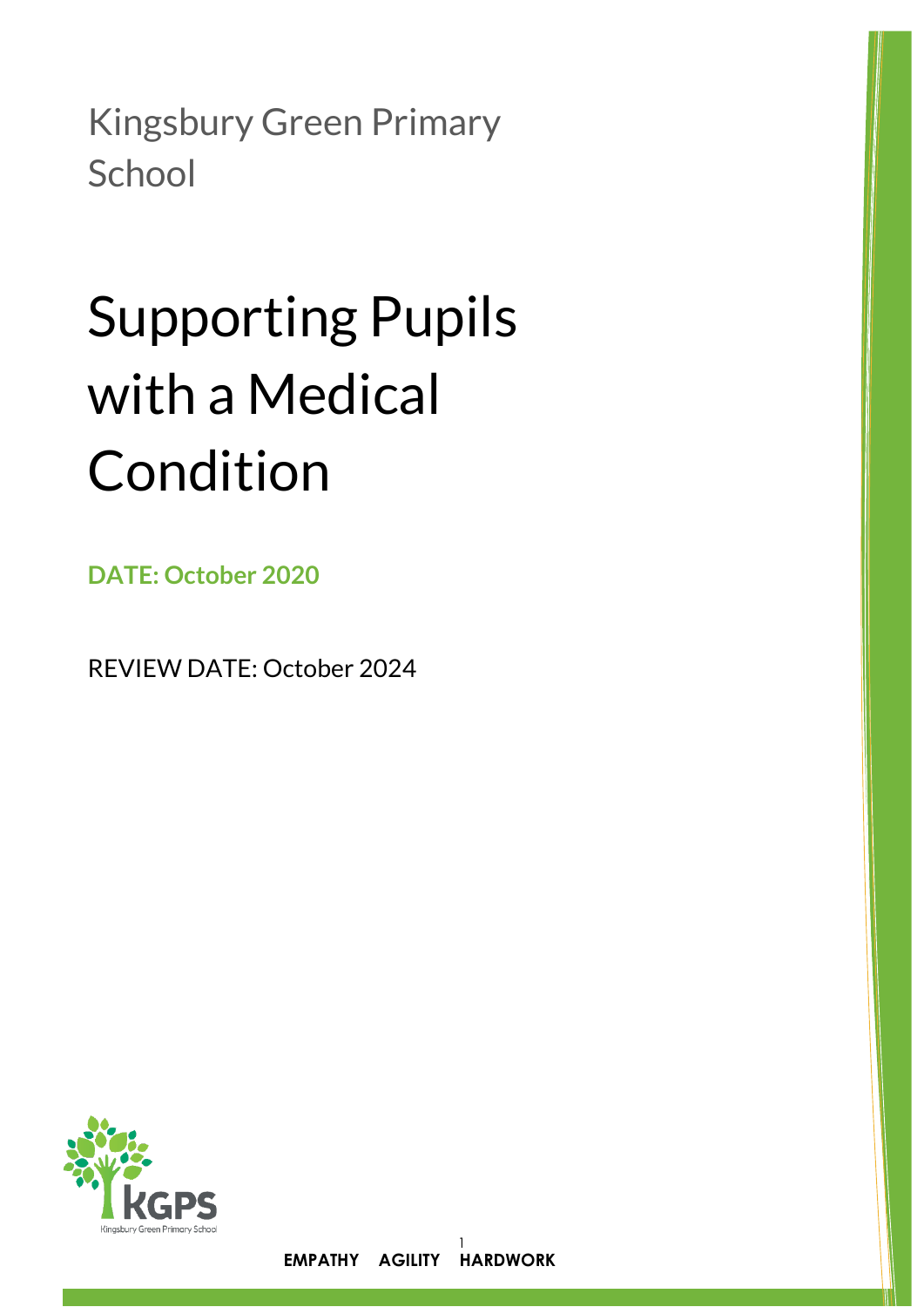|                                | Name of School                      | <b>Kingsbury Green Primary School</b>             |
|--------------------------------|-------------------------------------|---------------------------------------------------|
|                                | <b>Policy Name</b>                  | <b>Supporting Pupils with a Medical Condition</b> |
|                                | <b>Review Date</b>                  | September 2020                                    |
| <b>KGPS</b>                    | Date of next Review                 | Autumn 2024                                       |
| Kingsbury Green Primary School | Statutory / Non<br><b>Statutory</b> | <b>Statutory</b>                                  |
|                                | Who reviewed this<br>policy?        | <b>SBM/School Welfare Officer/SENDCO's</b>        |

# **Contents**

| 5.<br>2. سيستشن المستقدم المستقدم المستقدم المستقدم المستقدم المستقدم المستقدم المستقدم المستقدم المستقدم المستقدمة<br>5. استقدمت المستقدمات المستقدمات المستقدم المستقدم المستقدم المستقدم المستقدم المستقدم المستقدم المستقدم المس |  |
|--------------------------------------------------------------------------------------------------------------------------------------------------------------------------------------------------------------------------------------|--|
|                                                                                                                                                                                                                                      |  |
|                                                                                                                                                                                                                                      |  |
|                                                                                                                                                                                                                                      |  |
|                                                                                                                                                                                                                                      |  |
|                                                                                                                                                                                                                                      |  |
|                                                                                                                                                                                                                                      |  |
|                                                                                                                                                                                                                                      |  |
|                                                                                                                                                                                                                                      |  |
|                                                                                                                                                                                                                                      |  |
|                                                                                                                                                                                                                                      |  |
|                                                                                                                                                                                                                                      |  |
|                                                                                                                                                                                                                                      |  |

# 1. Aims

This policy aims to ensure that:

- . Pupils, staff and parents understand how our school will support pupils with medical conditions
- . Pupils with medical conditions are properly supported to allow them to access the same education as other pupils, including school trips and sporting activities

The governing board will implement this policy by:

- Making sure sufficient staff are suitably trained
- Making staff aware of pupil's condition, where appropriate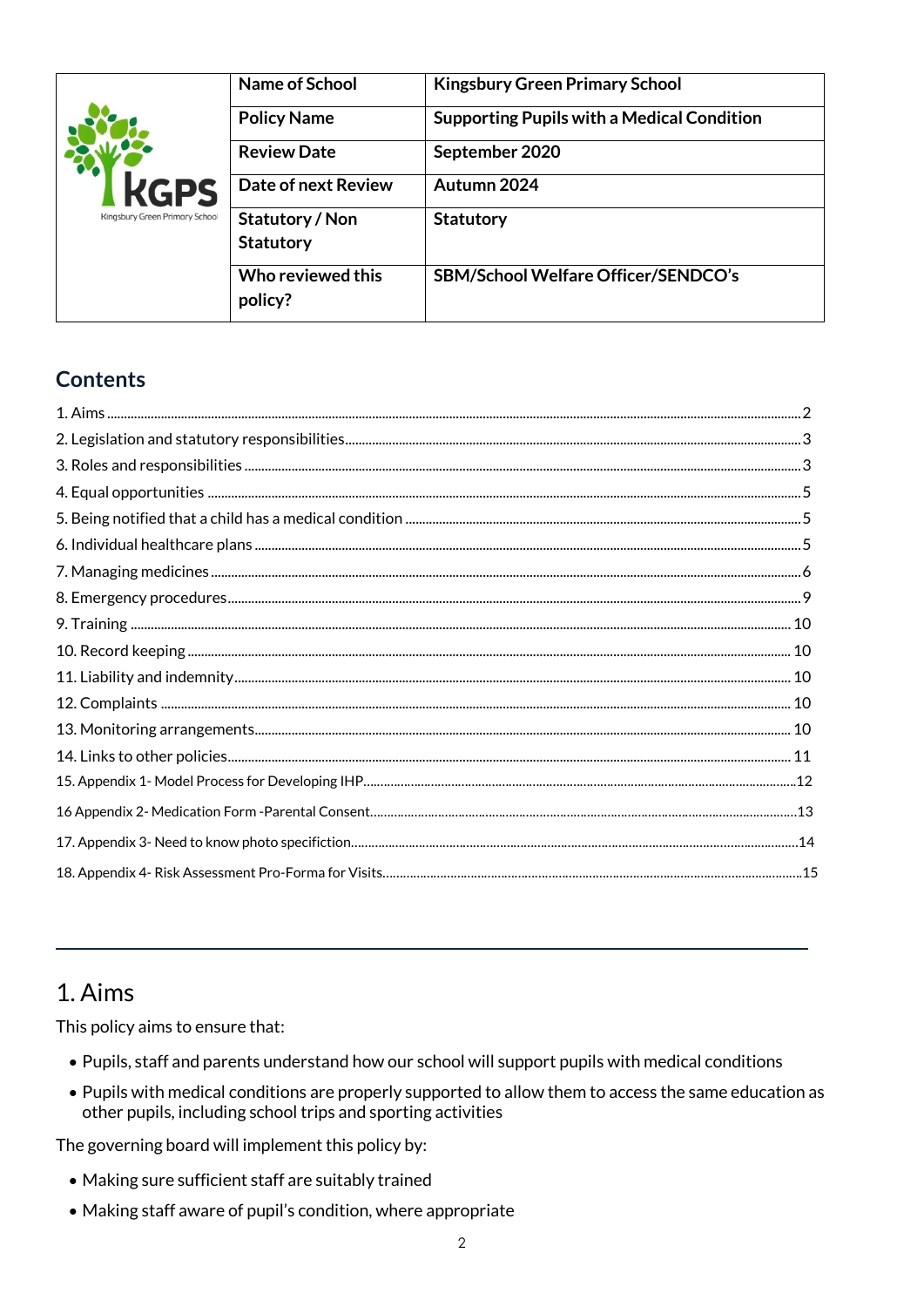- Making sure there are cover arrangements to ensure someone is always available to support pupils with medical conditions
- Providing supply teachers with appropriate information about the policy and relevant pupils
- Developing and monitoring individual healthcare plans (IHPs)

## **The named persons with responsibility for implementing this policy is the School Welfare Officer and the SENDCO (Maria Connell, Dorota Wlosek, Joanne Millet)**

# 2. Legislation and statutory responsibilities

This policy meets the requirements under [Section 100 of the Children and Families Act 2014,](http://www.legislation.gov.uk/ukpga/2014/6/part/5/crossheading/pupils-with-medical-conditions) which places a duty on governing boards to make arrangements for supporting pupils at their school with medical conditions.

It is also based on the Department for Education's statutory guidance: [Supporting pupils at school with](https://www.gov.uk/government/uploads/system/uploads/attachment_data/file/484418/supporting-pupils-at-school-with-medical-conditions.pdf)  [medical conditions.](https://www.gov.uk/government/uploads/system/uploads/attachment_data/file/484418/supporting-pupils-at-school-with-medical-conditions.pdf)

# 3. Roles and responsibilities

## **3.1 The governing board**

The governing board has ultimate responsibility to make arrangements to support pupils with medical conditions. The governing board will ensure that sufficient staff have received suitable training and are competent before they are responsible for supporting children with medical conditions.

## **3.2 The headteacher**

The headteacher will:

- Make sure all staff are aware of this policy and understand their role in its implementation
- Ensure that there is a sufficient number of trained staff available to implement this policy and deliver against all individual healthcare plans (IHPs), including in contingency and emergency situations
- Take overall responsibility for the development of IHPs
- Make sure that school staff are appropriately insured and aware that they are insured to support pupils in this way
- Contact the school nursing service in the case of any pupil who has a medical condition that may require support at school, but who has not yet been brought to the attention of the School Welfare Officer
- Ensure that systems are in place for obtaining information about a child's medical needs and that this information is kept up to date

## **3.3 Staff**

Supporting pupils with medical conditions during school hours is not the sole responsibility of one person. Any member of staff may be asked to provide support to pupils with medical conditions, although they will not be required to do so. This includes the administration of medicines.

Those staff who take on the responsibility to support pupils with medical conditions will receive sufficient and suitable training, and will achieve the necessary level of competency before doing so. For pupils with medical conditions, all relevant staff eg year team staff, LA's, Club Leaders, 'as & when LA's) should be aware of what constitutes an emergency for that pupil i.e. know the emergency symptoms and procedures, and respond accordingly (as outlined in the IHP)

**Teachers** will take into account the needs of pupils with medical conditions that they teach. All staff know they must contact the School Welfare Officer or a member of SLT when a pupil with a medical condition needs help. Year Managers are responsible for ensuring cover agency staff are made aware of any medical needs.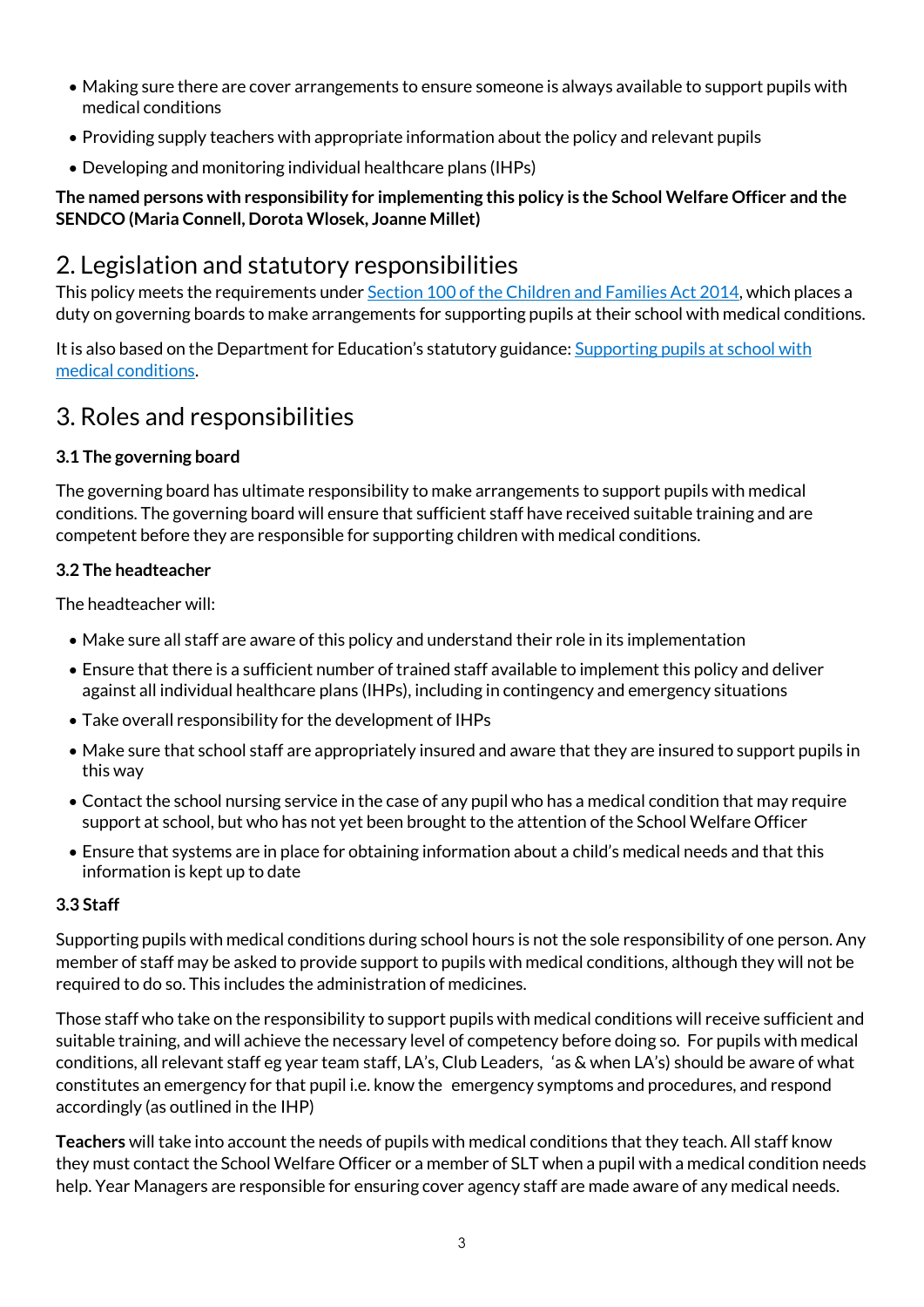## **SchoolWelfare Officer**

- $\bullet$  Will ensure day to day and ongoing support for pupils with medical and health needs, including those with IHP's children who are unwell during the school day and children with dietary needs
- Is responsible for liaising with parents and carers in regard of short and longer term illnesses and conditions, from a health and school attendance perspective
- Is responsible for ensuring that the school record 'Medical, Health and Dietary Needs for Pupils' is updated as new information is provided, and the document is re-dated throughout. Where new information is added, the relevant information is communicated to relevant staff including SLT / LA's / BFC / ASC as appropriate, via school email, and to designated areas in the building (main office, EYFS office, kitchen, First Aid room).
- Is responsible for updating the 'Need to Know' photo sheet (see Appendix 3) for children with life Threatening conditions
- Is responsible for training / arranging training for support staff in Emergency First Aid / Paediatric First Aid / 3 day atWork First Aid
- Is responsible for alerting the school community to all matters regarding community health and well being

For pupils with IHPs, the Lead Welfare Officer is responsible for:

- Ensuring that all relevant staff eg year team staff, LA's, Club Leaders, 'as & when' LSAs, are fully briefed with regard to pupils who have IHP i.e. know what constitutes an emergency for that pupil (emergency symptoms / procedures) and how to respond accordingly, as outlined in the care plan
- Annually reviewing the IHP with parents (in September) and following up any mid-year changes raised with relevant health professionals
- Following health professional's guidance on any updates / implementation of new health care plans during the school year
- Monitoring the implementation of IHPs and drawing upon health care professionals as and when the need for further advice / training is required
- Ensuring that, for school visits, holidays etc the relevant school adults are fully briefed with regard to pupils who have IHPs, and that copies of the IHP are distributed to those staff involved plus the group leader
- Ensuring an IHP is in place within a two week time frame, where pupils are new to school or existing pupils have new conditions are in the process of diagnosis the school
- Liaising with relevant healthcare professionals e.g. school nurse, specialist or community nurse or paediatrician, to draw up, in partnership with relevant school staff, parents and child, to capture the steps which a school should take to help the child manage their condition and overcome any potential barriers to getting the most from their education and how they might work with other statutory services. Partners should agree who takes the lead in drawing up the plan but the school is responsible for ensuring it is finalised and implemented
- Assisting the pupil's transition to a new school by advising as and when appropriate

*See Appendix 1 for Model process for developing Individual Health Plans (IHPs)*

On a day to day basis this also includes:

a) For pupils who have an ECHP, liaising with the SENCO to ensure the following:

- cover arrangements are in place in the case of absence of the LSA / adults carrying out medical procedures and that these adults are aware of any alerting 'triggers, signs and symptoms' linked to the medical conditions
- staff turnover is planned for with regard to these pupils
- suitable training is in place and refreshed appropriately as advised by health care professionals eg medical, hoisting, moving & handling
- IHPs should include information on SEN ifthe pupil does not have an ECHP and IHP information should form part of an EHCP
- b) For pupils who have an IHP but do not have an ECHP, liaising with the Headteacher with regard to any issues arising eg Epipens, asthma, Epilepsy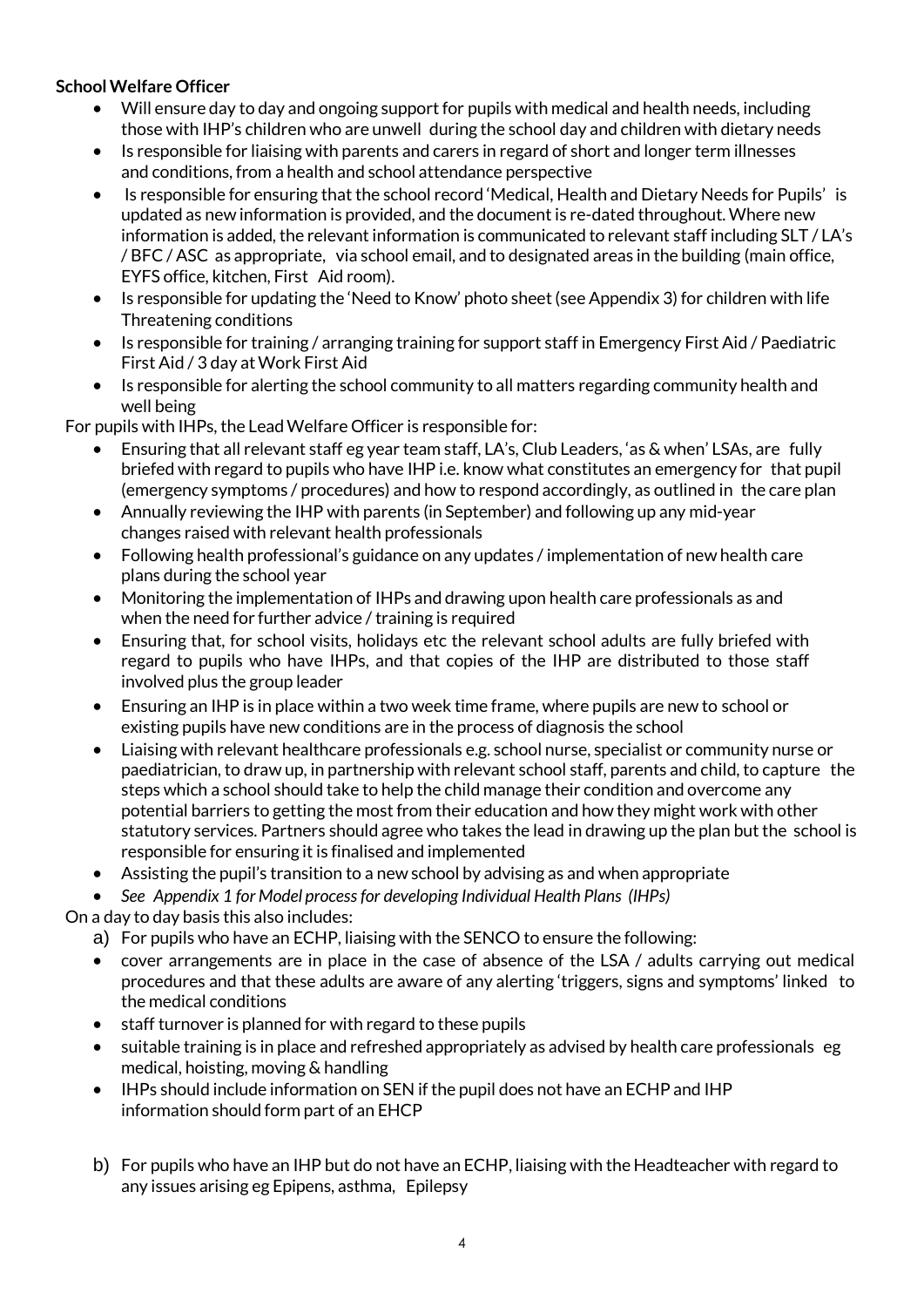## **3.4 Parents**

Parents will:

- Provide the school with sufficient and up-to-date information about their child's medical needs
- Be involved in the development and review of their child's IHP and may be involved in its drafting
- Carry out any action they have agreed to as part of the implementation of the IHP e.g. provide medicines and equipment

# **3.5 Pupils**

Pupils with medical conditions will often be best placed to provide information about how their condition affects them. Pupils should be fully involved in discussions about their medical support needs and contribute as much as possible to the development of their IHPs. They are also expected to comply with their IHPs.

# **3.6 School nurses and other healthcare professionals**

Our school nursing service will notify the school when a pupil has been identified as having a medical condition that will require support in school. This will be before the pupil starts school, wherever possible.

Healthcare professionals, such as GPs and paediatricians, will liaise with the schools nurses and notify them of any pupils identified as having a medical condition.

# 4**.** Equal opportunities

Our school is clear about the need to actively support pupils with medical conditions to participate in school trips and visits, or in sporting activities, and not prevent them from doing so.

The school will consider what reasonable adjustments need to be made to enable these pupils to participate fully and safely on school trips, visits and sporting activities.

Risk assessments will be carried out so that planning arrangements take account of any steps needed to ensure that pupils with medical conditions are included. In doing so, pupils, their parents and any relevant healthcare professionals will be consulted.

# 5. Being notified that a child has a medical condition

When the school is notified that a pupil has a medical condition, the process outlined below will be followed to decide whether the pupil requires an IHP.

The school will make every effort to ensure that arrangements are put into place within 2 weeks, or by the beginning of the relevant term for pupils who are new to our school.

See Appendix 1.

# 6. Individual healthcare plans

The headteacher has overall responsibility for the development of IHPs for pupils with medical conditions. This has been delegated to the School Welfare Officer with assistance from SENDCO's where relevant

Plans will be reviewed at least annually, or earlier if there is evidence that the pupil's needs have changed.

Plans will be developed with the pupil's best interests in mind and will set out:

- What needs to be done
- When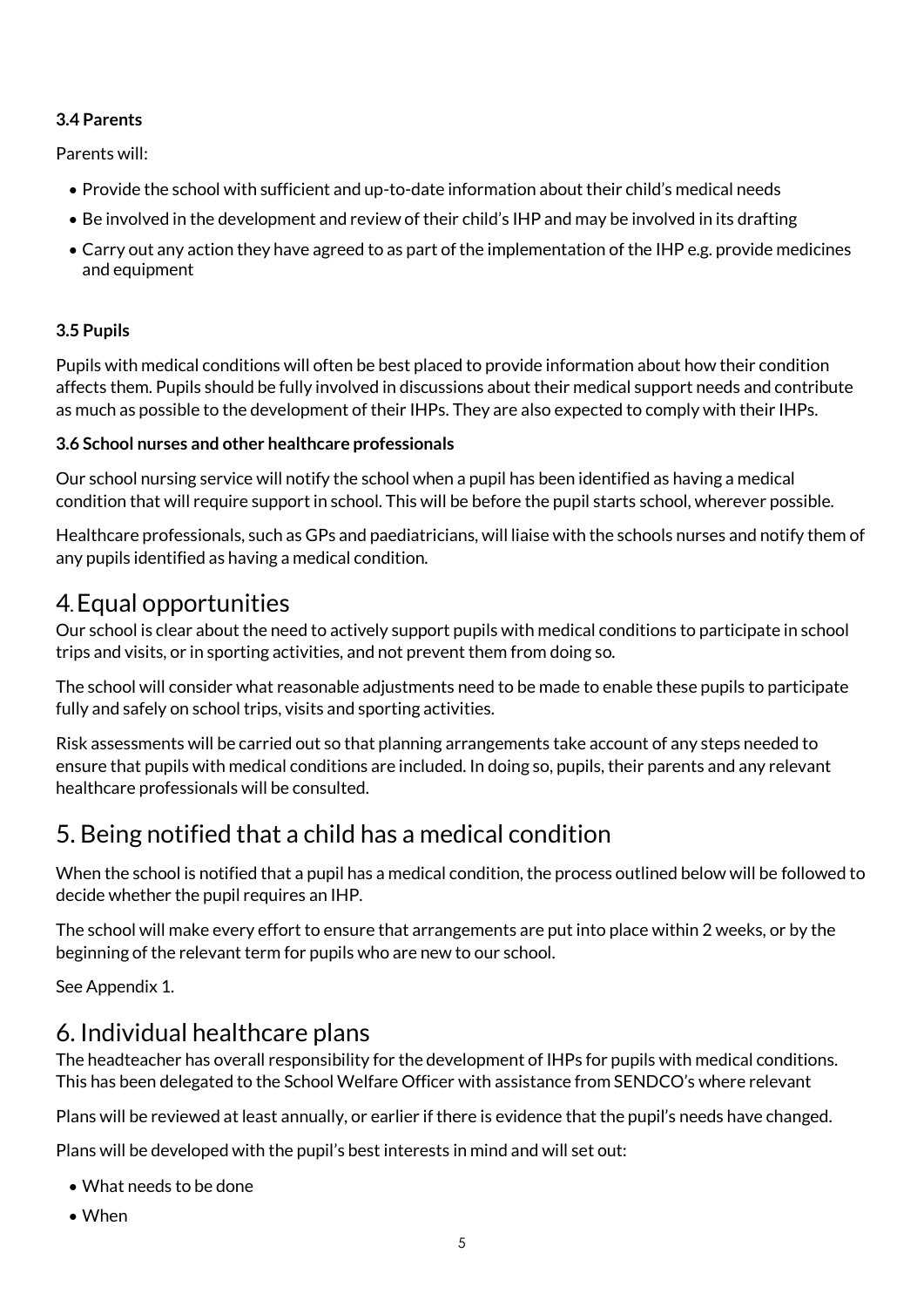By whom

Not all pupils with a medical condition will require an IHP. It will be agreed with a healthcare professional and the parents when an IHP would be inappropriate or disproportionate. This will be based on evidence. If there is not a consensus, the headteacher will make the final decision.

Plans will be drawn up in partnership with the school, parents and a relevant healthcare professional, such as the school nurse, specialist or paediatrician, who can best advise on the pupil's specific needs. The pupil will be involved wherever appropriate.

IHPs will be linked to, or become part of, any statement of special educational needs (SEN) or education, health and care (EHC) plan. If a pupil has SEN but does not have a statement or EHC plan, the SEN will be mentioned in the IHP.

The level of detail in the plan will depend on the complexity of the child's condition and how much support is needed. The governing board and the headteacher, School Welfare Officer and SENDCO's, will consider the following when deciding what information to record on IHPs:

- The medical condition, its triggers, signs, symptoms and treatments
- The pupil's resulting needs, including medication (dose, side effects and storage) and other treatments, time, facilities, equipment, testing, access to food and drink where this is used to manage their condition, dietary requirements and environmental issues, e.g. crowded corridors, travel time between lessons
- Specific support for the pupil's educational, social and emotional needs. For example, how absences will be managed, requirements for extra time to complete exams, use of rest periods or additional support in catching up with lessons, counselling sessions
- The level of support needed, including in emergencies. If a pupil is self-managing their medication, this will be clearly stated with appropriate arrangements for monitoring
- Who will provide this support, their training needs, expectations of their role and confirmation of proficiency to provide support for the pupil's medical condition from a healthcare professional, and cover arrangements for when they are unavailable
- Who in the school needs to be aware of the pupil's condition and the support required
- Arrangements for written permission from parents and the headteacher for medication to be administered by a member of staff, or self-administered by the pupil during school hours
- Separate arrangements or procedures required for school trips or other school activities outside of the normal school timetable that will ensure the pupil can participate, e.g. risk assessments
- Where confidentiality issues are raised by the parent/pupil, the designated individuals to be entrusted with information about the pupil's condition
- What to do in an emergency, including who to contact, and contingency arrangements

# 7. Managing medicines

## **7.1 Procedures for the administration of medication**

- The Welfare Officer is responsible for the administration of medication, once the parental consent form has been completed, and for keeping a record of this. They will only be required to do so if they have had appropriate training.
- The Welfare Officer is responsible for keeping a record of all the medication held on the premises and keeping the record up to date.
- Teachers should not administer medication unless they volunteer to and / or when they accompany children on a day visit or residential visit. In such a case teachers should only volunteer if they have been suitably trained, or if the administration of the medication requires no special training.
- Although it is the parents' responsibility to complete the appropriate forms for the administering of long-term medication and to keep the school informed of any changes, the school will always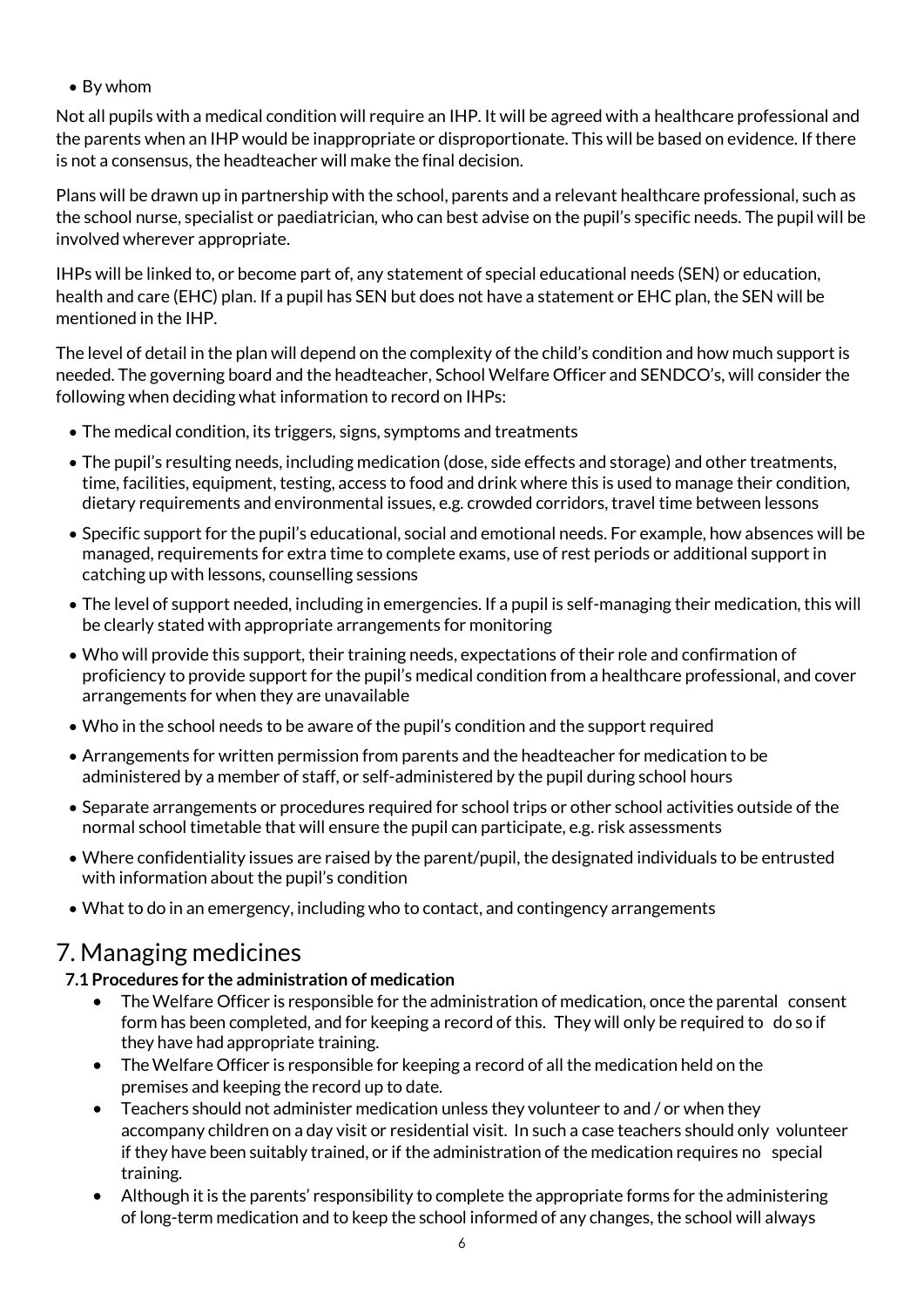support parents to complete forms. However, no medication will be accepted in school without a signed consent form.

- It is the Head Teacher's responsibility to ensure that staff who administer medication are suitably trained.
- All teachers and relevant support staff will be made aware of children with ongoing medical conditions and those requiring medication.

When administering medication, KGPS practice is as follows:

- Refer to written instructions received by the school from a GP or Chemist
- Check the prescribed dose
- Check expiry date
- Check the prescribed frequency of the medicine
- Measure out the prescribed dose and check the child's name again (for liquid medicines parents should provide measuring spoons)
- Enter details on Medical Tracker of when the child has been given the medicine (what has been given, when it was given, dosage and any side effects to be noted).
- If there are any uncertainties do not give the medicine but check with the child's parents or doctor.
- Medication for long term/ongoing treatment e.g. asthma, is checked monthly. The school will inform a parent when the medication is approaching its 'use by date' or is running out. This is recorded on Medical Tracker.
- LeadWelfare Officer monitors EYFS medication records monthly and records this on the Medicine Cabinet Check List.

## **7.2 Storage of medication**

- Medicines are stored in the container supplied and must be clearly labelled with the name of the child, instructions for usage and expiry date.
- Some medicines may need to be kept in the fridge e.g. liquid antibiotics, insulin. In line with LA guidance (Sept 2012), these medicines must be placed in a suitable separate container for each child, with the container clearly labelled with name of child, class and name of medicine.
- All medicines must be in a secure place e.g. with the children concerned and all staff aware of how to access this
- Asthma medication is readily available to children and must not be locked away.
- Any unused or out of date medication should be returned to the parent/guardian or to the local pharmacy, accompanied by a letter from the school.

#### **7.3 Employees' Medicines**

 Staff may need to bring medicine into school. They have clear personal responsibility to ensure their medicines are not accessible to children. A locked cabinetis available in the Medical Room.

## **7.4 Life threatening conditions (including Epi Pens)**

- Any children diagnosed as requiring an Epi Pen in the EYFS will have two Epi Pens. One will be kept in the EYFS First Aid room and the other will be keptin the main school First Aid room.
- Any children diagnosed as requiring and Epi Pen in Key Stage 1 and Key Stage 2 will have them stored in the First Aid room in the main school.
- Photo / information sheet containing all the 'Need to Know' children i.e. those with Anaphylactic / severe allergies / severe asthma / Epilepsy needs is available in the school office, First Aid Room and the school kitchen,

# **7.5 Staff Protection**

- All staff must wear protective gloves (available in medical room and every First Aid box) where contact with blood or other body fluids is unavoidable
- Any material (cotton wool, bandages) coming into contact with blood or other body fluids should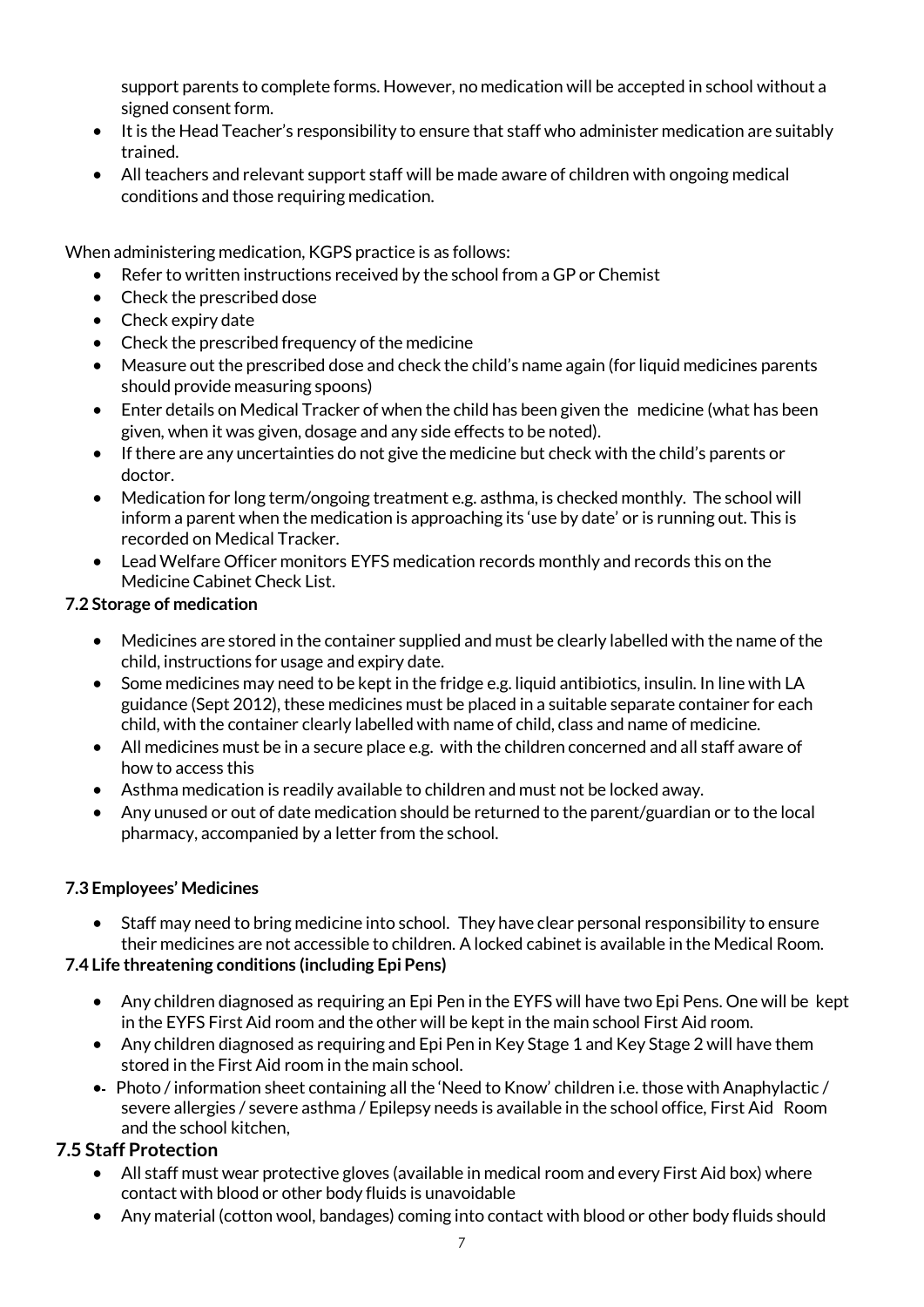be disposed of in the special bin (yellow bag) in the medical room.

## **7.6 Sporting Activities**

 Most children with medical conditions can participate in the P.E. curriculum. Some children may need to take precautionary measures before or during exercise and will be allowed immediate access to their medication to support this.

## **7.7 Before & After School / Enrichment Clubs**

- Application forms for these clubs contain information regarding medical needs.
- Staff who oversee these clubs are briefed on pupil needs and know where keys to medication are kept.
- Qualified First Aid staff are available on the premises to deal with incidents requiring medical attention.
- The Duty SLT member oversees this.

## **7.8 School Visits / off site activities**

- All school visits require a designated person to be responsible for the First Aid arrangements. It is not a requirement for this person to have a First Aid qualification although the school endeavours to do so, taking into account the size of the group, the nature of the activity the likely injuries and how effective first aid would be, as well as the distance of the nearest hospital.
- EYFS school visits are compliant with the HSE guidance that at least one person who has a current paediatric certificate must accompany children on outings.
- A suitably stocked First Aid kit and appropriate medications for individual pupils are supplied for all off site visits.
- Risk assessments are carried out prior to all off site visits, according to the Educational Visits Policy (see Appendix 4 for risk assessment pro-forma). Group and individual health care needs are identified on the group risk assessment and appropriate provision is made for implementing IHPs, as well as staff health care needs
- Group risk assessments must include the names of pupils with medical needs and an indicator of the medical need eg asthma, low immune system, diabetes, Epipen (including those who have their own IHP / individual risk assessment) and also the names of staff with medical needs (these risk assessments are labelled as 'confidential)

#### **7.9 School Transport**

The local authority is responsible for transporting pupils with IHPs / disabled pupils to and from school. Liaison with them is strong regarding individual children's needs.

## **7.10 Controlled drugs**

[Controlled drugs](http://www.nhs.uk/chq/Pages/1391.aspx?CategoryID=73) are prescription medicines that are controlled under the [Misuse of Drugs Regulations 2001](http://www.legislation.gov.uk/uksi/2001/3998/schedule/1/made) and subsequent amendments, such as morphine or methadone.

A pupil who has been prescribed a controlled drug may not have it in their possession- it must be kept by the School Welfare Officer with all other controlled drugs that are kept in a secure cupboard in the Medical Room and only named staff have access.

Controlled drugs will be easily accessible in an emergency and a record of any doses used and the amount held will be kept.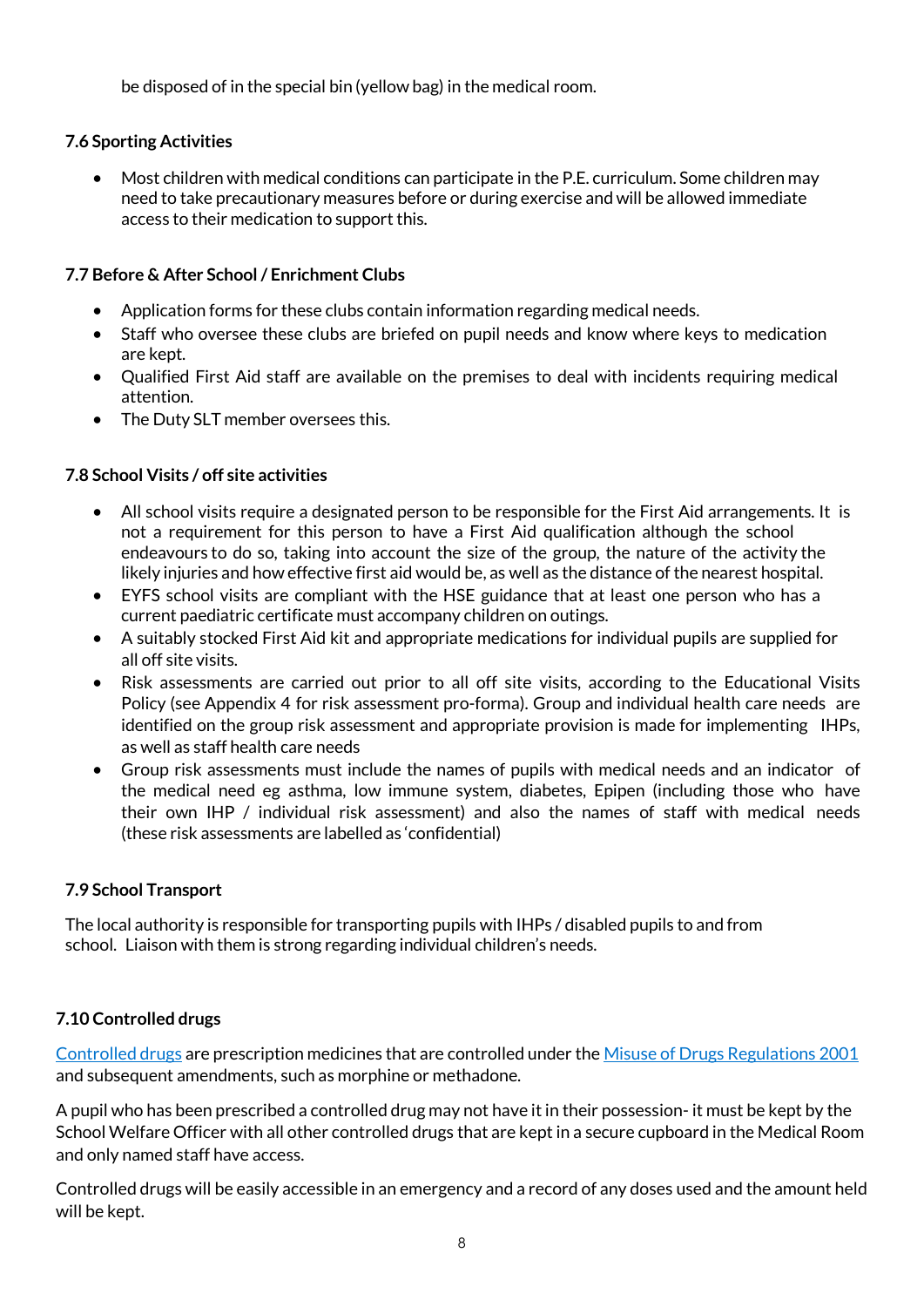## **7.11 Pupils managing their own needs**

Pupils who are competent will be encouraged to take responsibility for managing their own medicines and procedures. This will be discussed with parents and it will be reflected in their IHPs.

Pupils will not be allowed to carry their own medicines. Staff will not force a pupil to take a medicine or carry out a necessary procedure if they refuse, but will follow the procedure agreed in the IHP and inform parents so that an alternative option can be considered, if necessary.

## **7.12 Unacceptable practice**

School staff should use their discretion and judge each case individually with reference to the pupil's IHP, but it is generally not acceptable to:

- Prevent pupils from easily accessing their inhalers and medication, and administering their medication when and where necessary
- Assume that every pupil with the same condition requires the same treatment
- Ignore the views of the pupil or their parents
- Ignore medical evidence or opinion (although this may be challenged)
- Send children with medical conditions home frequently for reasons associated with their medical condition or prevent them from staying for normal school activities, including lunch, unless this is specified in their IHPs
- If the pupil becomes ill, send them to the school office or medical room unaccompanied or with someone unsuitable
- Penalise pupils for their attendance record if their absences are related to their medical condition, e.g. hospital appointments
- Prevent pupils from drinking, eating or taking toilet or other breaks whenever they need to in order to manage their medical condition effectively
- Require parents, or otherwise make them feel obliged, to attend school to administer medication or provide medical support to their pupil, including with toileting issues. No parent should have to give up working because the school is failing to support their child's medical needs
- Prevent pupils from participating, or create unnecessary barriers to pupils participating in any aspect of school life, including school trips, e.g. by requiring parents to accompany their child
- Administer, or ask pupils to administer, medicine in school toilets

# 8. Emergency procedures

Staff will follow the school's normal emergency procedures (for example, calling 999). All pupils' IHPs will clearly set out what constitutes an emergency and will explain what to do.

If a pupil needs to be taken to hospital, staff will stay with the pupil until the parent arrives, or accompany the pupil to hospital by ambulance.

The school has an emergency evacuation plan which includes provision for children with medical needs / disabilities

If a child was to be administered or take the wrong medication or react to prescribed medication the routine First Aid/first response procedures are implemented

This includes calling the emergency services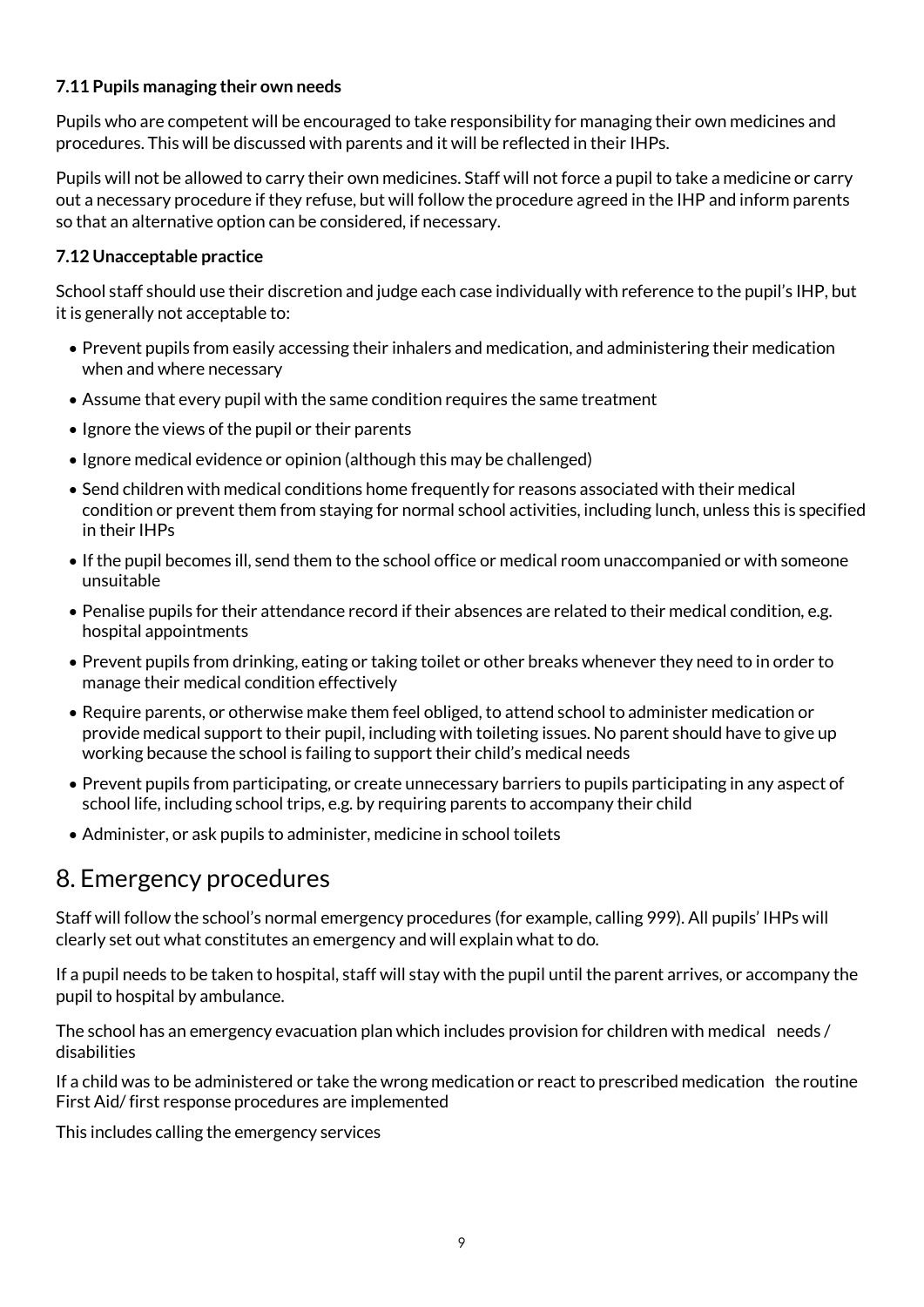# 9. Training

Staff who are responsible for supporting pupils with medical needs will receive suitable and sufficient training to do so.

The training will be identified during the development or review of IHPs. Staff who provide support to pupils with medical conditions will be included in meetings where this is discussed.

The relevant healthcare professionals will lead on identifying the type and level of training required and will agree this with the School Welfare Officer and SENDCO's. Training will be kept up to date.

Training will:

- Be sufficient to ensure that staff are competent and have confidence in their ability to support the pupils
- Fulfil the requirements in the IHPs
- Help staff to have an understanding of the specific medical conditions they are being asked to deal with, their implications and preventative measures

Healthcare professionals will provide confirmation of the proficiency of staff in a medical procedure, or in providing medication.

All staff will receive training so that they are aware of this policy and understand their role in implementing it, for example, with preventative and emergency measures so they can recognise and act quickly when a problem occurs. This will be provided for new staff during their induction.

# 10. Record keeping

The governing board will ensure that written records are kept of all medicine administered to pupils. Parents will be informed if their pupil has been unwell at school.

IHPs are kept in a readily accessible place which all staff are aware of.

# 11. Liability and indemnity

The governing board will ensure that the appropriate level of insurance is in place and appropriately reflects the school's level of risk. This is determined by Brent who act as the school's employer. The school ensures liability Insurance certificates are displayed where appropriate.

# 12. Complaints

Parents with a complaint about their child's medical condition should discuss these directly with the School Welfare Officer or SENDCO in the first instance. If the School Welfare Officer or SENDCO cannot resolve the matter, they will direct parents to the school's complaints procedure.

# 13. Monitoring arrangements

This policy will be reviewed and approved by the governing board every 4 years.

# 14. Links to other policies

This policy links to the following policies:

- Accessibility plan
- Complaints
- Equality information and objectives
- First aid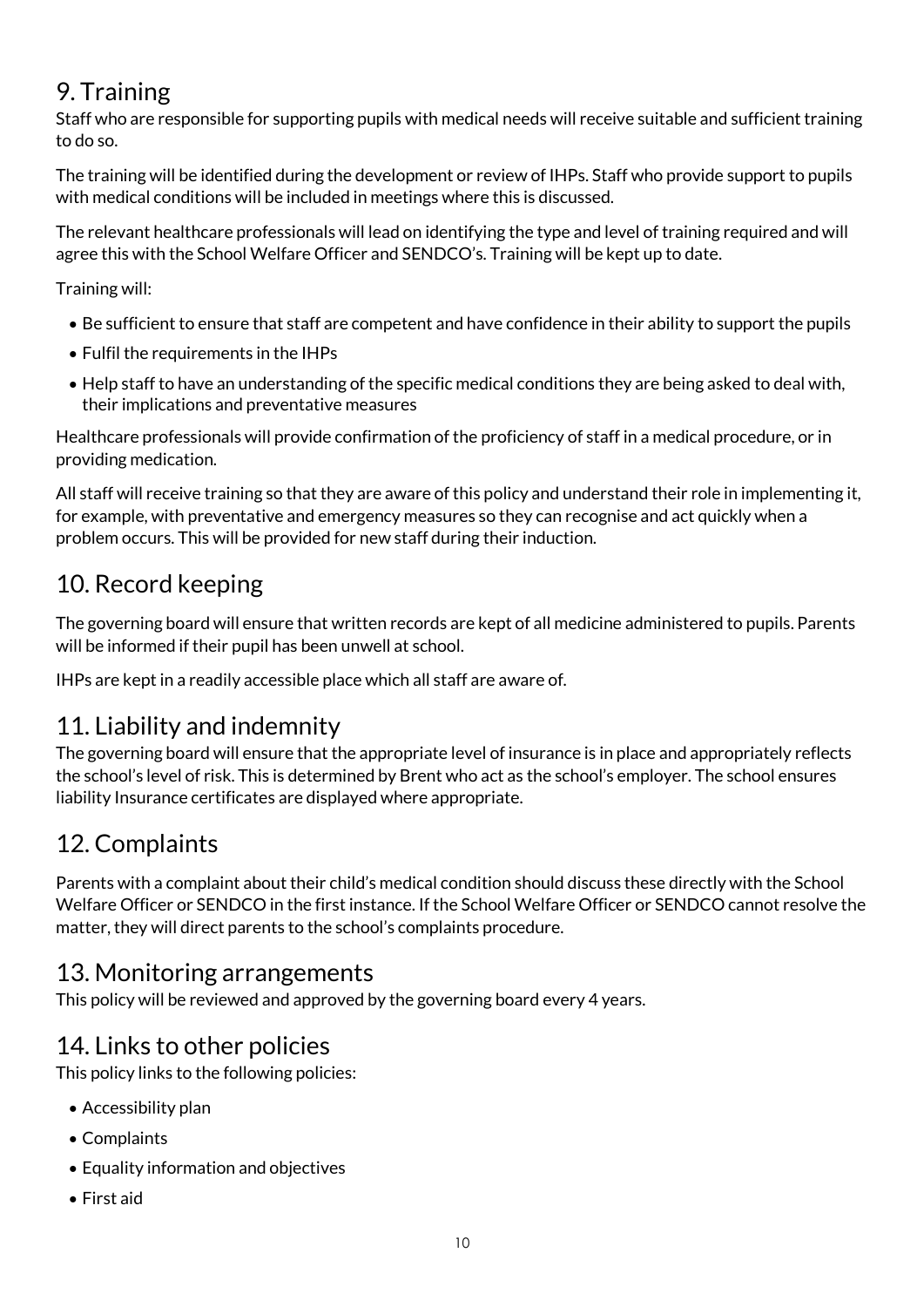- Health and safety
- Safeguarding
- Special educational needs information report and policy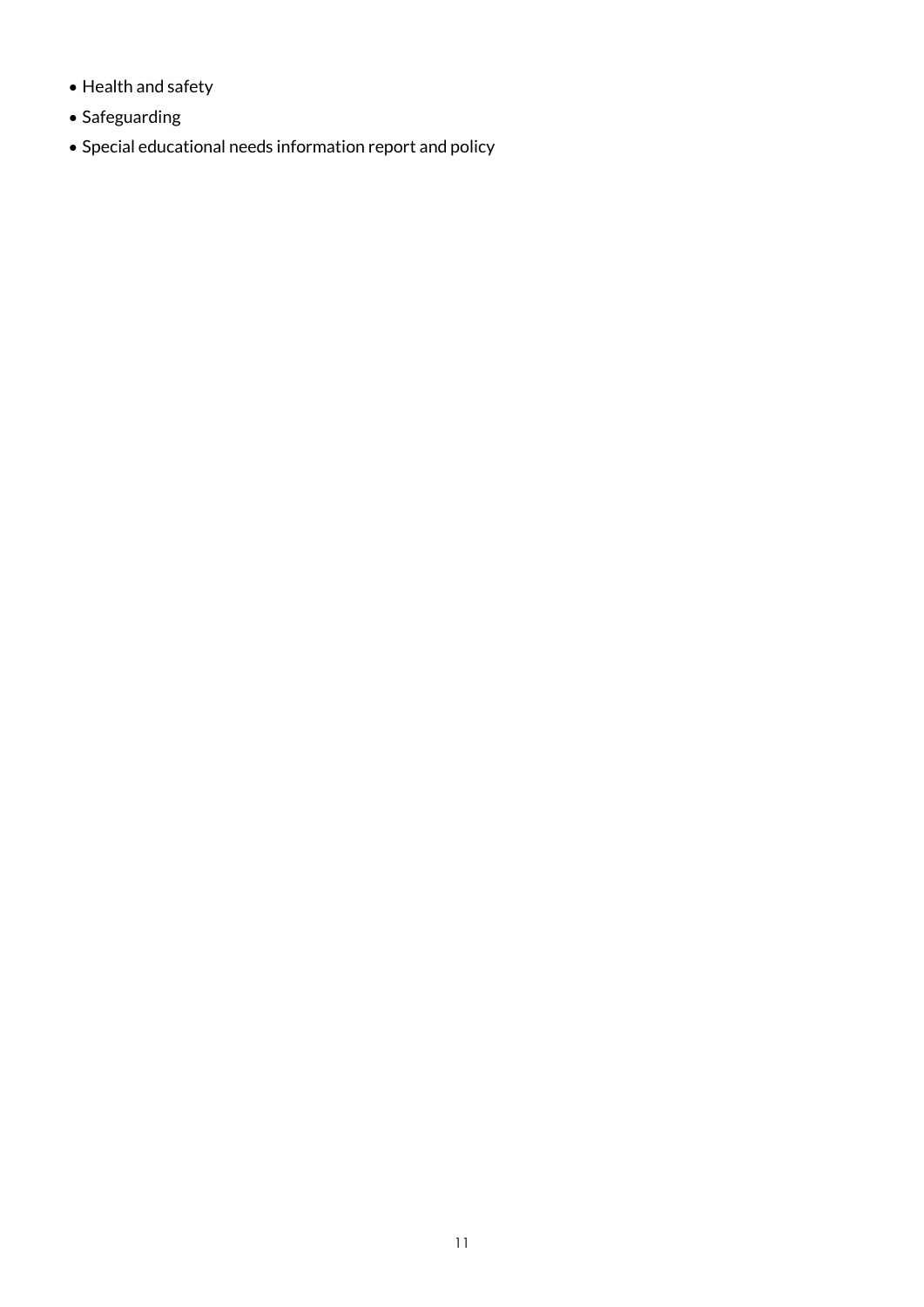# Appendix 1: Being notified a child has a medical condition

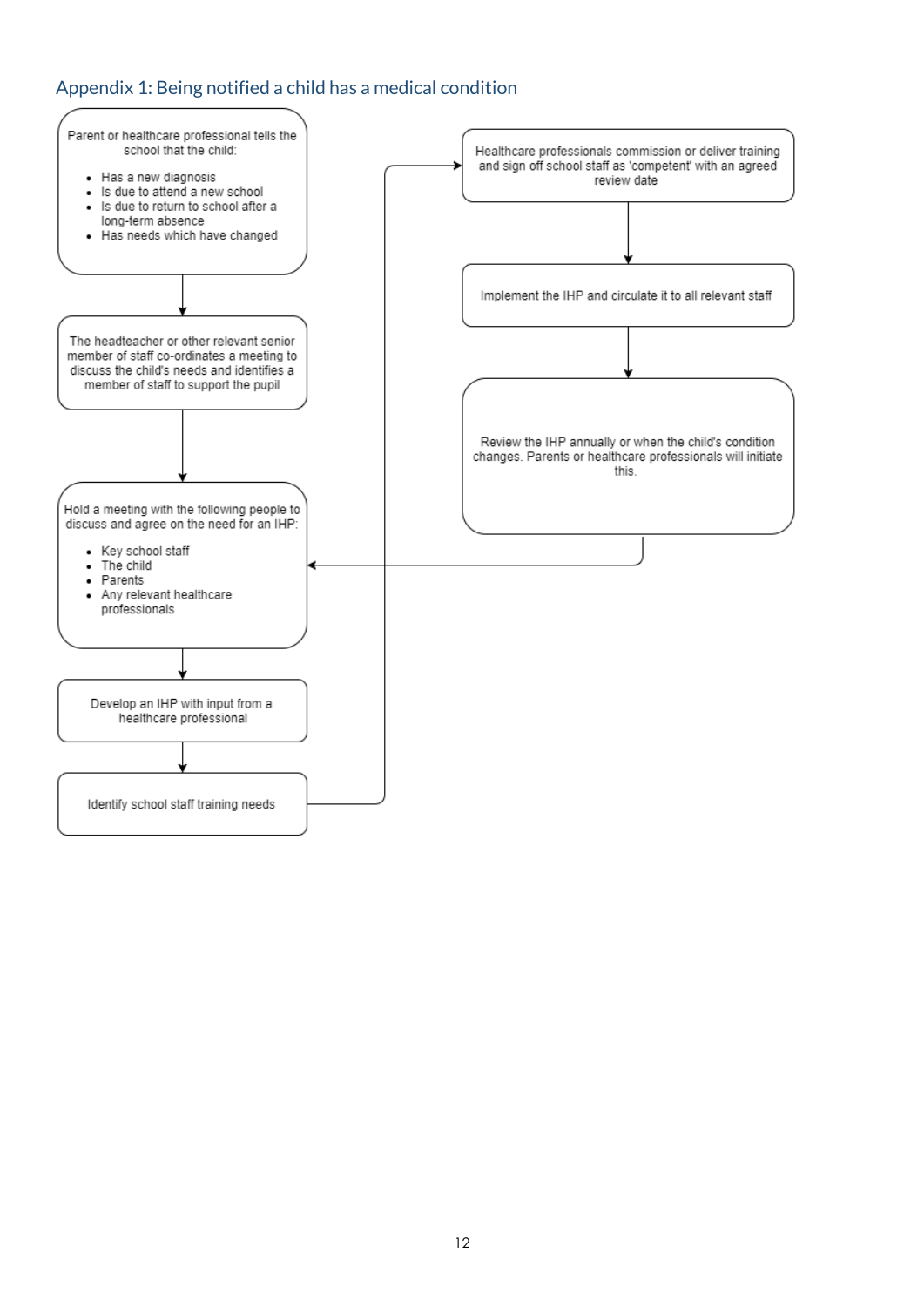APPENDIX 2

#### **Medication form – parental consent**

- This form is now online

#### THE SCHOOL WILL NOT GIVE YOUR CHILD MEDICATION UNLESS YOU COMPLETE AND SIGN THIS FORM.

## THE HEADTEACHER HAS AGREED THAT SCHOOL STAFFCAN ADMINISTER THE MEDICATION

| <b>SURNAME OF PUPIL:</b>       | <b>FORENAME OF PUPIL:</b>       |
|--------------------------------|---------------------------------|
| <b>ADDRESS:</b>                | CLASS:                          |
| <b>CONDITION / ILLNESS:</b>    |                                 |
| NAME OF MEDICATION - AS STATED | <b>HOW LONG WILL YOUR CHILD</b> |
| <b>ON CONTAINED:</b>           | <b>REQUIRE THIS MEDCIATION?</b> |
|                                |                                 |
| <b>DATE DISPENSED:</b>         | TIME OF MEDICATON:              |
| <b>DOSAGE OF MEDICATION:</b>   | <b>SELF ADMINISTRATION:</b>     |
| <b>ANY ALLERGIES:</b>          | STORAGE:                        |
| <b>CONTACT DETAILS:</b>        | <b>TELEPHONE NO:</b>            |
| <b>RELATIONSHIP TO PUPIL:</b>  | <b>ADDRESS:</b>                 |
| DATE:                          | SIGNATURE:                      |

I understand that I must deliver the medicine personally to the First Aid room and I understand that the school does this to support my child's attendance and well-being. It is not a service the school must provide.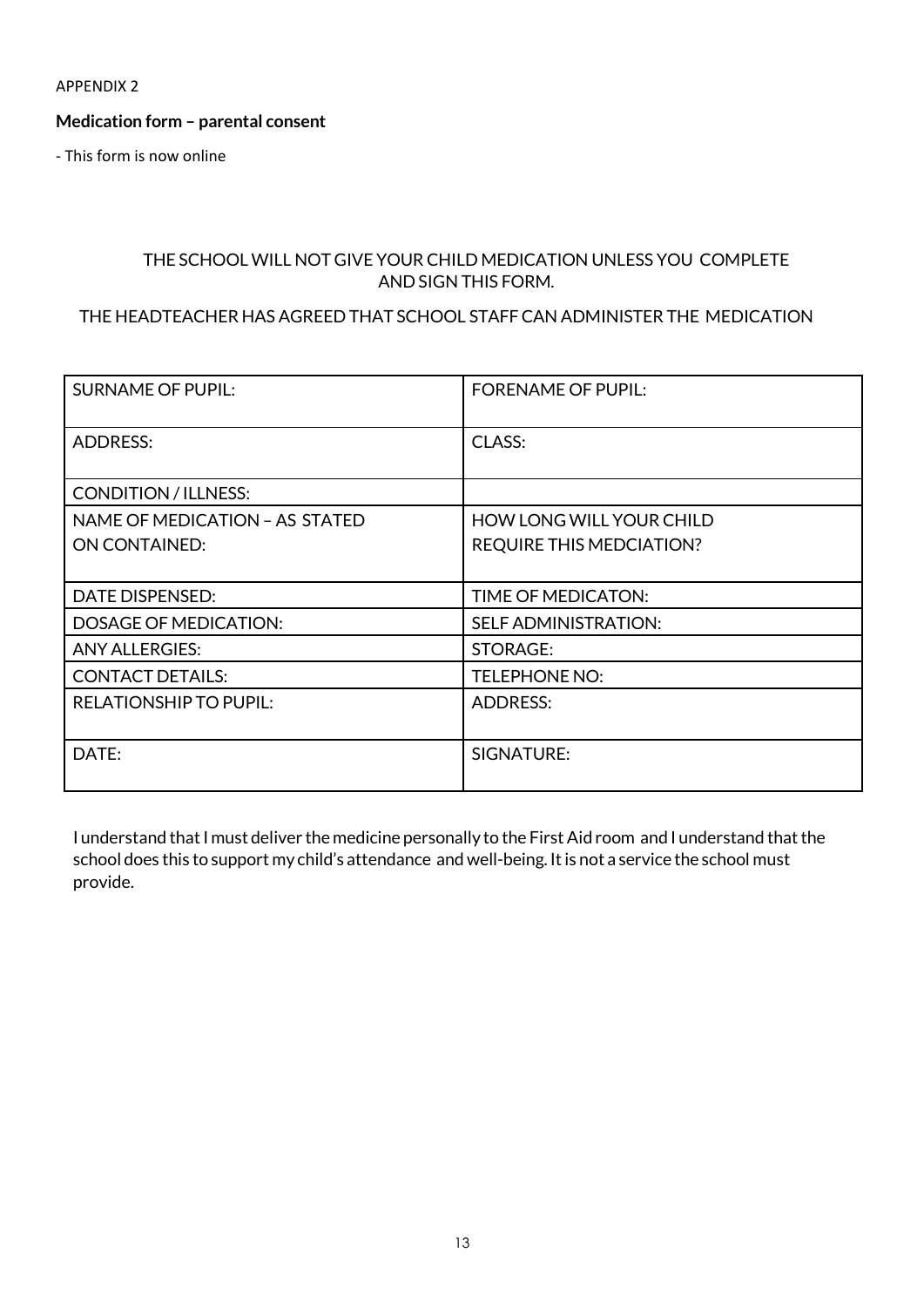**Appendix 3**

**'Need to know' children eg of format**

Photo **Pupil Name: Class:**

**Medical condition: Symptoms: Medication & Storage:**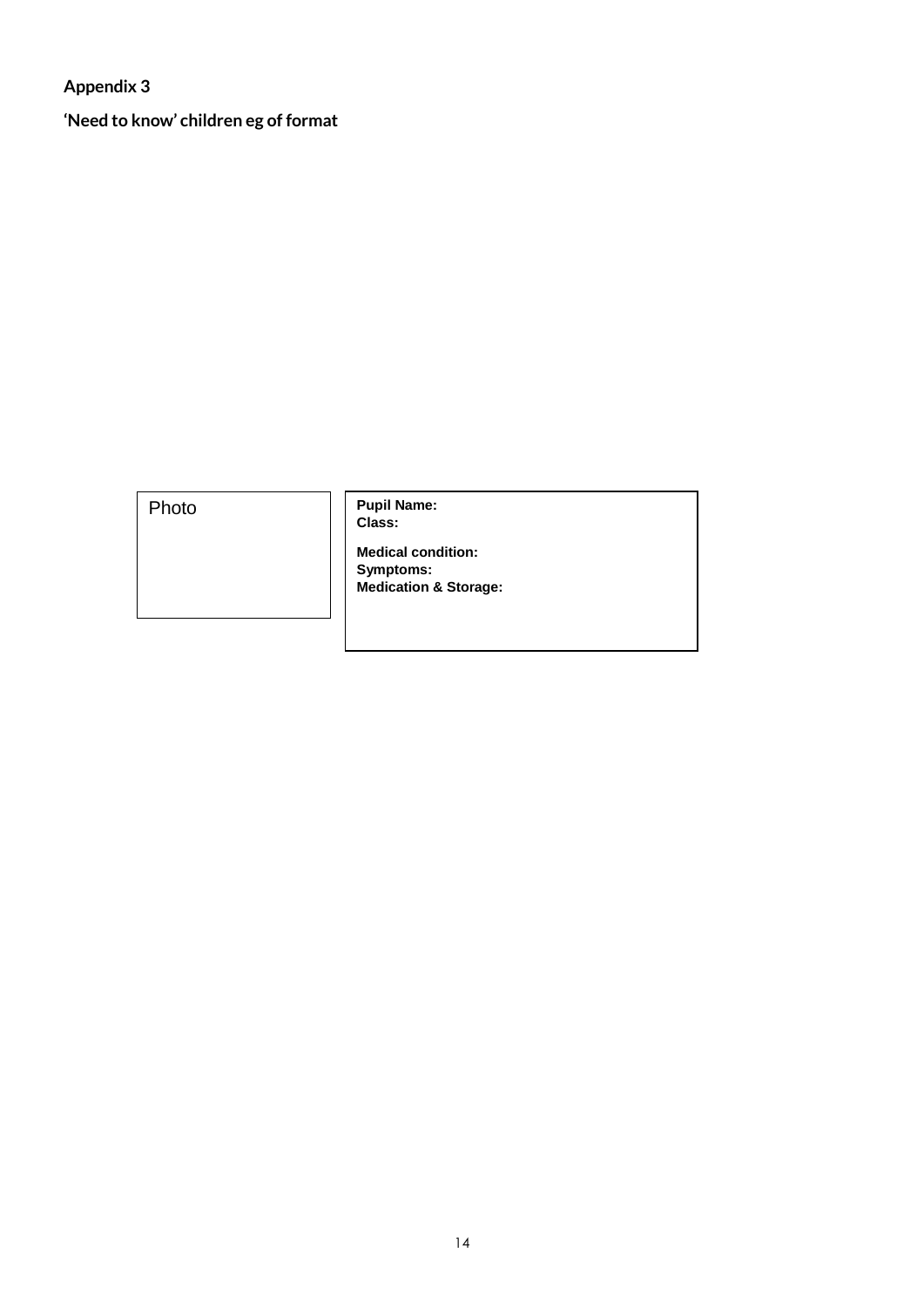# **Appendix 4**

#### **SCHOOL VISIT RISK ASSESSMENT CLASS:**

| Full name and address of venue:                                                    |                          |                                   |                                                                       |                               |
|------------------------------------------------------------------------------------|--------------------------|-----------------------------------|-----------------------------------------------------------------------|-------------------------------|
|                                                                                    |                          |                                   |                                                                       |                               |
| Have you carried out a pre-visit prior to completion of Risk assessment?<br>Y<br>N |                          |                                   |                                                                       |                               |
|                                                                                    |                          |                                   |                                                                       |                               |
| Date of visit:                                                                     | Time of leave:           |                                   | Time returning:                                                       |                               |
|                                                                                    |                          |                                   |                                                                       |                               |
| Number in group:                                                                   | Pupils:                  | Teachers:                         | Non-teachers:                                                         | Parents:                      |
|                                                                                    |                          |                                   |                                                                       |                               |
| Group Leaders:                                                                     |                          |                                   |                                                                       |                               |
|                                                                                    |                          |                                   |                                                                       |                               |
| Names of non-teaching staff:                                                       | Parents/Volunteers:      |                                   |                                                                       |                               |
|                                                                                    |                          |                                   |                                                                       |                               |
|                                                                                    |                          |                                   |                                                                       |                               |
|                                                                                    |                          |                                   | Have Parents/Volunteers had safety briefing for emergency situations? |                               |
|                                                                                    | Y                        | N                                 |                                                                       |                               |
| Names of pupils with an individual risk assessment?                                |                          |                                   | informed?                                                             | Has Chris, Joanne or TCB been |
|                                                                                    |                          |                                   |                                                                       |                               |
| Names of pupils with medical needs:                                                |                          | Eg u, v, w asthma, x - Epipen, y- |                                                                       |                               |
|                                                                                    | Epilepsy,                |                                   |                                                                       |                               |
|                                                                                    | z - severe asthma        |                                   |                                                                       |                               |
| Names of staff with medical needs:                                                 | Eg $x$ – risk assessment |                                   | Do you have Medical Kit?                                              |                               |
|                                                                                    | $Y -$ risk assessment    |                                   | Υ<br>$\mathsf{N}$                                                     |                               |
|                                                                                    |                          |                                   |                                                                       |                               |
|                                                                                    |                          |                                   |                                                                       |                               |
| Name of Qualified First Aider on trip                                              |                          |                                   |                                                                       |                               |

| <b>Potential Hazard</b> | <b>Control Measures</b> |
|-------------------------|-------------------------|
| Transport/Journey:      |                         |
|                         |                         |
|                         |                         |
|                         |                         |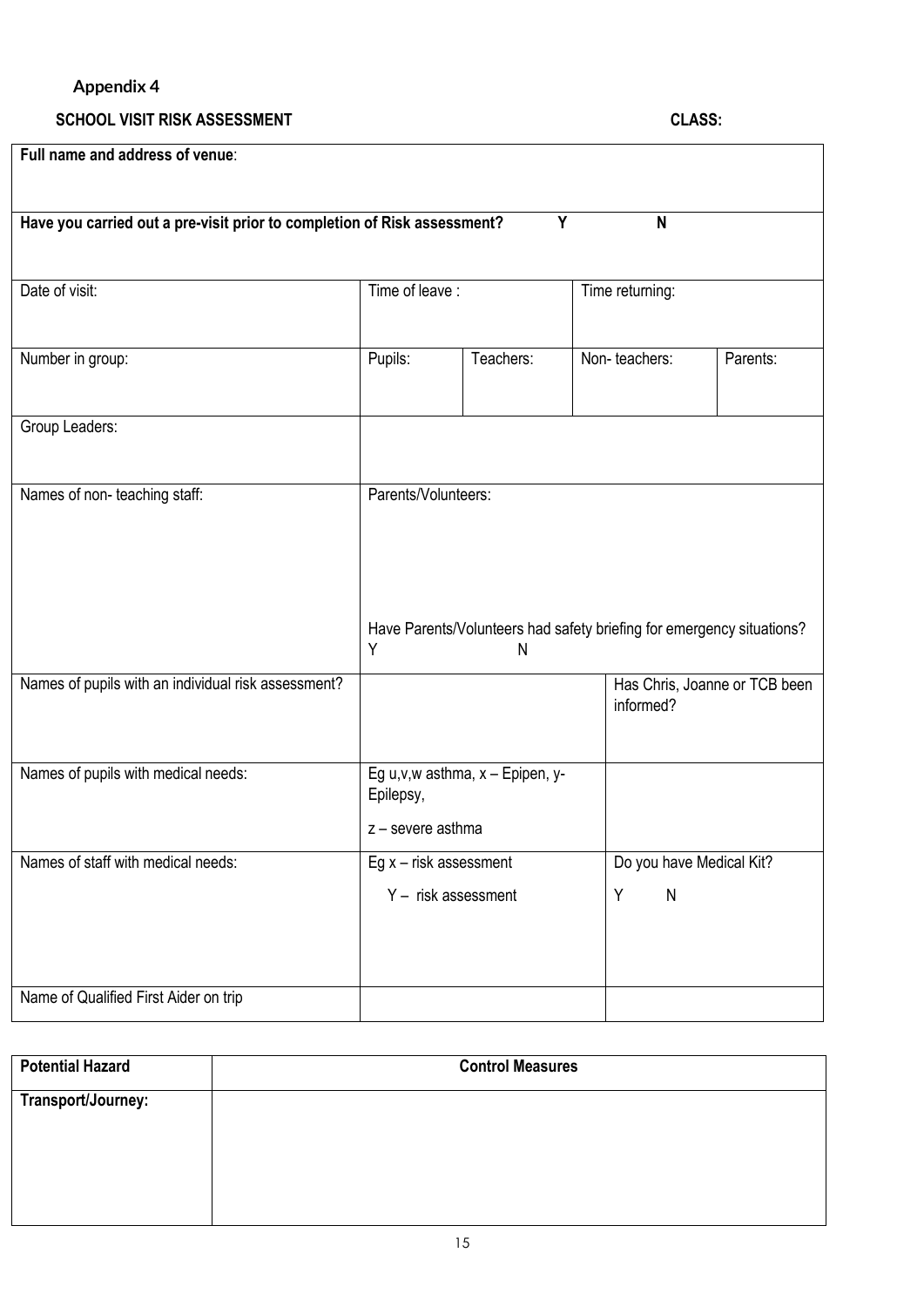| <b>Threat Level:</b> |           |
|----------------------|-----------|
|                      |           |
|                      |           |
|                      |           |
|                      |           |
|                      |           |
|                      |           |
|                      |           |
|                      |           |
|                      |           |
|                      |           |
|                      |           |
| Activity:            |           |
|                      |           |
|                      |           |
|                      |           |
|                      |           |
|                      |           |
| <b>Threat Level:</b> |           |
|                      |           |
|                      |           |
|                      |           |
|                      |           |
|                      |           |
|                      |           |
|                      |           |
|                      |           |
| Activity:            | $\bullet$ |
|                      |           |
|                      |           |
|                      |           |
|                      |           |
|                      |           |
|                      |           |
|                      |           |
|                      |           |
|                      |           |
|                      |           |
|                      |           |
| <b>Threat Level:</b> |           |
|                      |           |
|                      |           |

| Name of Group leader (GL):                                                 |               | <b>Contact Number of Group</b><br>Leader                                      |           |
|----------------------------------------------------------------------------|---------------|-------------------------------------------------------------------------------|-----------|
| Signature of group leader:                                                 |               | Other Contact Numbers in<br>Group                                             |           |
| School contact number                                                      | 020 8204 6423 | Phase AHT/ DH full name:<br>Phase AHT/DH contact<br>number:                   |           |
| Does the venue for visit<br>have an Emergency<br>Evacuation Plan in place? | Yes<br>No     | Does the venue for the visit<br>have a Lockdown<br>Policy/Procedure in place? | Yes<br>No |
| <b>Head Teacher Name</b>                                                   | Reena Shah    | HT Signed Authorisation<br>Date:                                              |           |

#### **Medical & Other concerns**

*Please ensure you know where inhalers and EpiPens are – especially for PE, Games and other out of class activities.*

| NAME OF CHILD | <b>DESCRIPTION</b> |
|---------------|--------------------|
|               |                    |
|               |                    |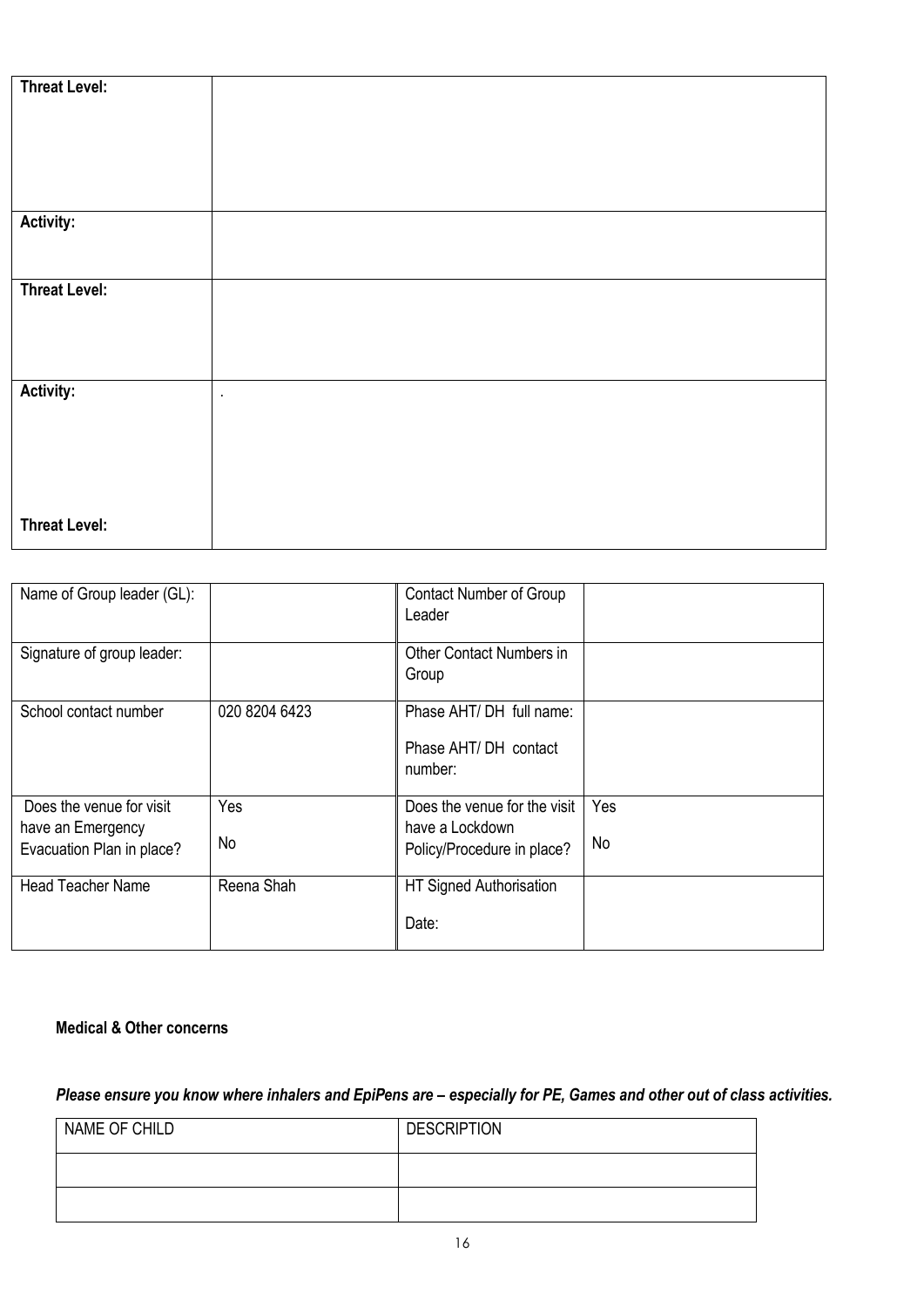#### **Children falling within the definition of disabled at KGPS**

(**Please note** - parents may not be aware that their child may fall under this definition **or** they may not want this term used about their child).

#### **Primary Disability**

Children who have a family member with a disability that school are aware of (useful for accommodating family visits to school etc.):